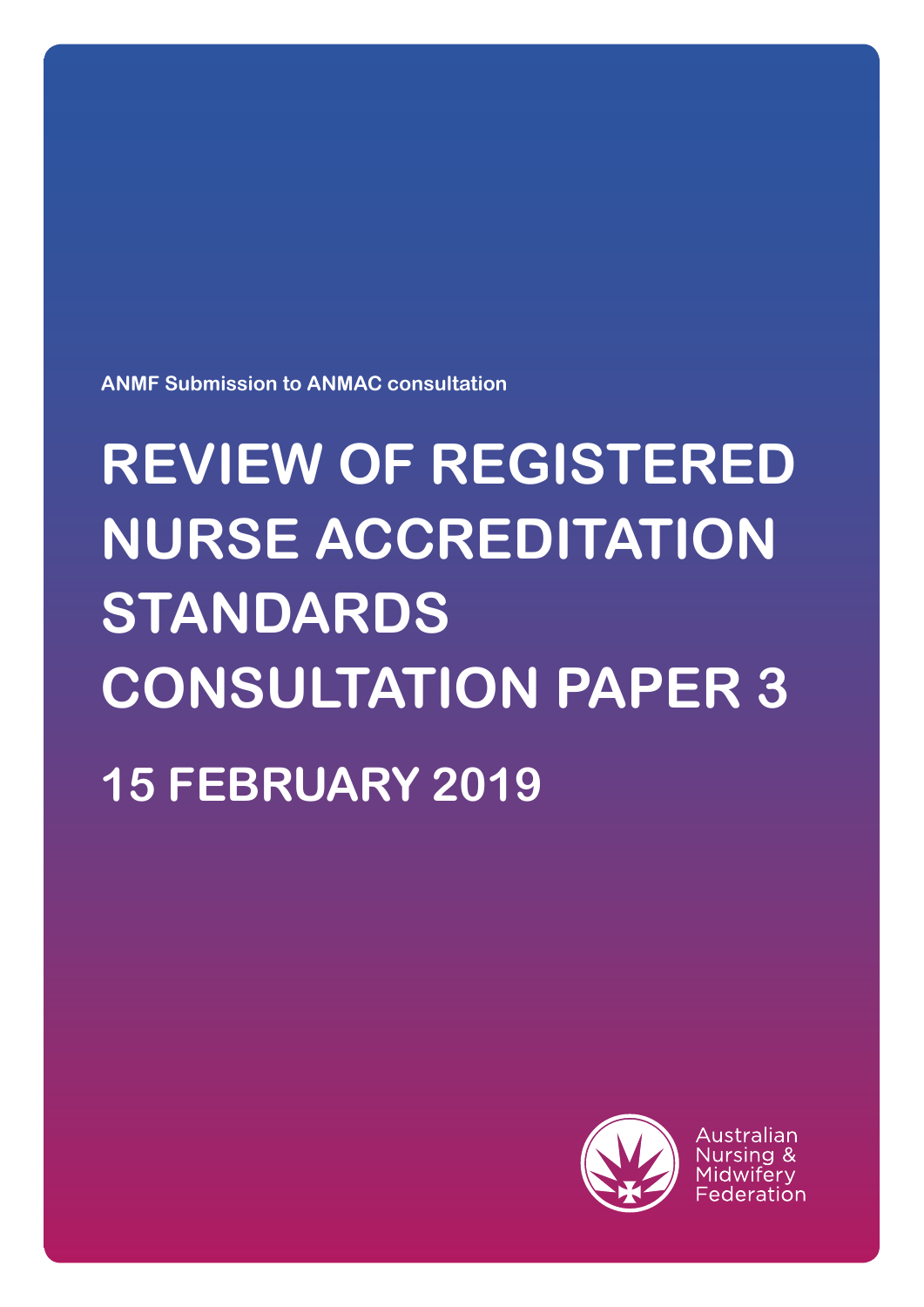

Australian Nursing and Midwifery Federation / **Registered Nurse Accreditation Standards**

**Annie Butler Federal Secretary**

**Lori-anne Sharp Assistant Federal Secretary**

**Australian Nursing and Midwifery Federation Level 1, 365 Queen Street, Melbourne VIC 3000 T: 03 9602 8500 F: 03 9602 8567 E: anmffederal@anmf.org.au W: www.anmf.org.au**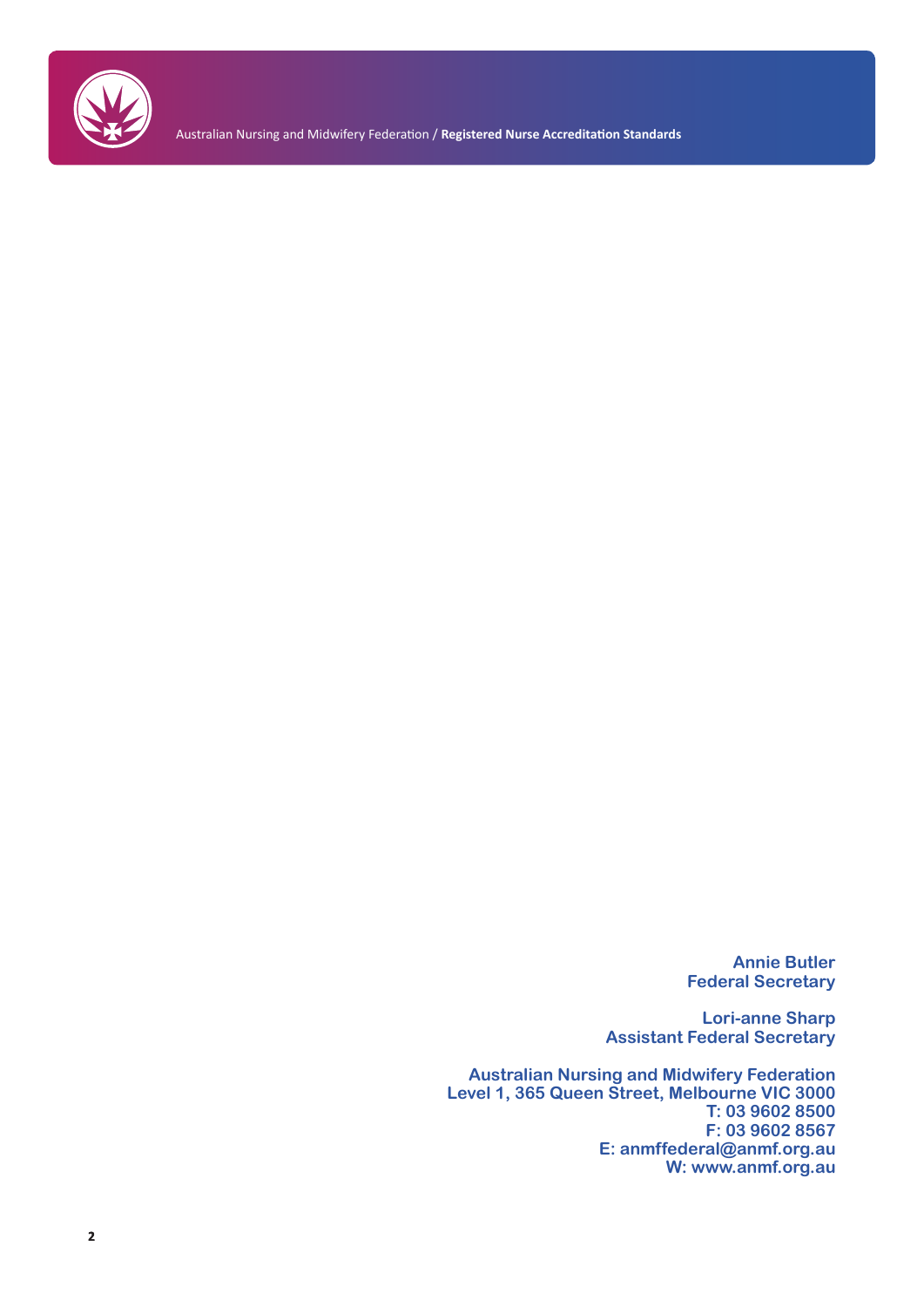

# **INTRODUCTION**

The ANMF is Australia's largest national union and professional nursing and midwifery organisation. In collaboration with the ANMF's eight state and territory branches, we represent the professional, industrial and political interests of 275,000 nurses, midwives and carers across the country.

Our members work in the public and private health, aged care and disability sectors across a wide variety of urban, rural and remote locations. We work with them to improve their ability to deliver safe and best practice care in each and every one of these settings, fulfil their professional goals and achieve a healthy work/life balance.

Our strong and growing membership and integrated role as both a professional and industrial organisation provide us with a complete understanding of all aspects of the nursing and midwifery professions and see us uniquely placed to defend and advance our professions.

Through our work with members we aim to strengthen the contribution of nursing and midwifery to improving Australia's health and aged care systems, and the health of our national and global communities.

As the largest professional organisation for nurses and midwives in Australia, the ANMF has, on behalf of our members, a genuine interest in, and concern for, matters relating to the education of our professions. We therefore have contributed significantly, and continue to do so, to a range of committees and working groups at national and jurisdictional levels, which relate to the design, accreditation and evaluation of education programs for nurses, midwives and assistants in nursing.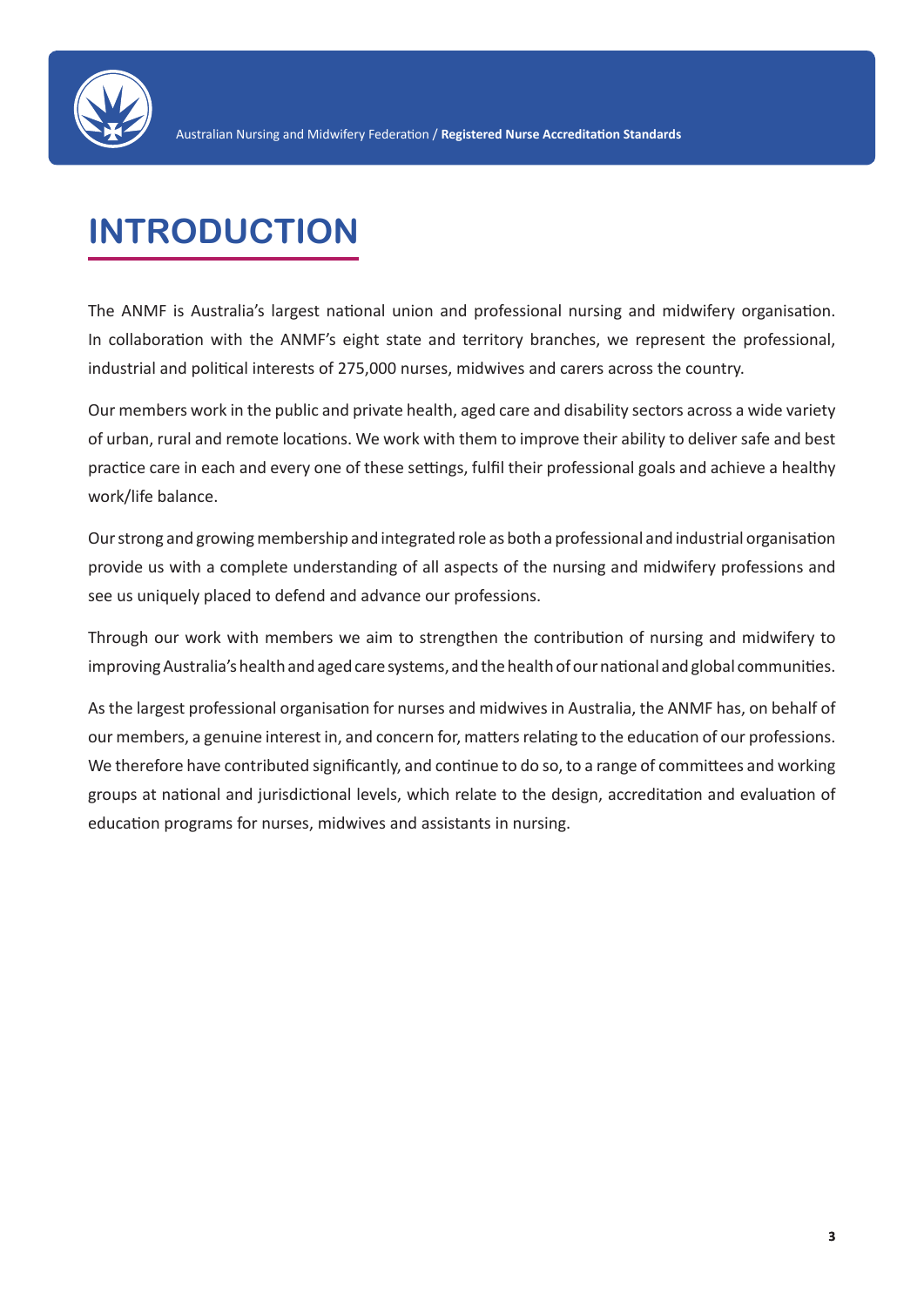

# **General Comments**

Nursing is a complex and demanding profession. The educational preparation for such a profession must therefore be rigorous, with a skilful mix of theory and clinical practice experience. The standards for accrediting education programs leading to registration of nurses likewise must be designed to ensure a beginning practitioner who is safe and capable for practice, in whatever setting health and aged care are delivered.

# **Background**

The ANMF has made submissions to the two previous consultations on the Review of the Registered Nurse Accreditation Standards and note there are a number of matters recommended to ANMAC in those previous submissions that have not been included in the updated version of the standards. One of significant concern is that of quality professional experience placement.

## **Professional experience placement hours**

The ANMF re-states the following from our submission to the Review of Registered Nurse Accreditation Standards, Consultation Paper 2i specifically pertaining to professional experience placements:

*The professional experience placement is an area about which our members express concern. The provision of high quality professional experience placements throughout the undergraduate program is essential in preparing students to transition into employment. There are two parts to ensuring quality professional experience placements: firstly, that the accreditation standards ensure the curriculum shows quality policies and processes are in place, and secondly, evidence that these are being appropriately implemented. The latter also needs to be addressed through monitoring processes by ANMAC.* 

*The ANMF is aware of situations where undergraduate nursing students have been required to attend clinical placements that offer the student little or no professional experience placement. Specifically, some placement localities are not appropriate to meet any part of the undergraduate curricula. For example, a number of nursing students in Adelaide spent valuable clinical placement hours in a Salvation Army opportunity shop with no clinical objectives for this placement.* 

*Other members have experienced situations where although students have not met the learning outcomes for the placement, the clinical placement assessor is strongly advised by the education provider not to fail the student. Some recently graduated ANMF members have indicated that there was not enough clinical placement hours or that the undergraduate program did not enable them to enter the workforce 'work ready'.*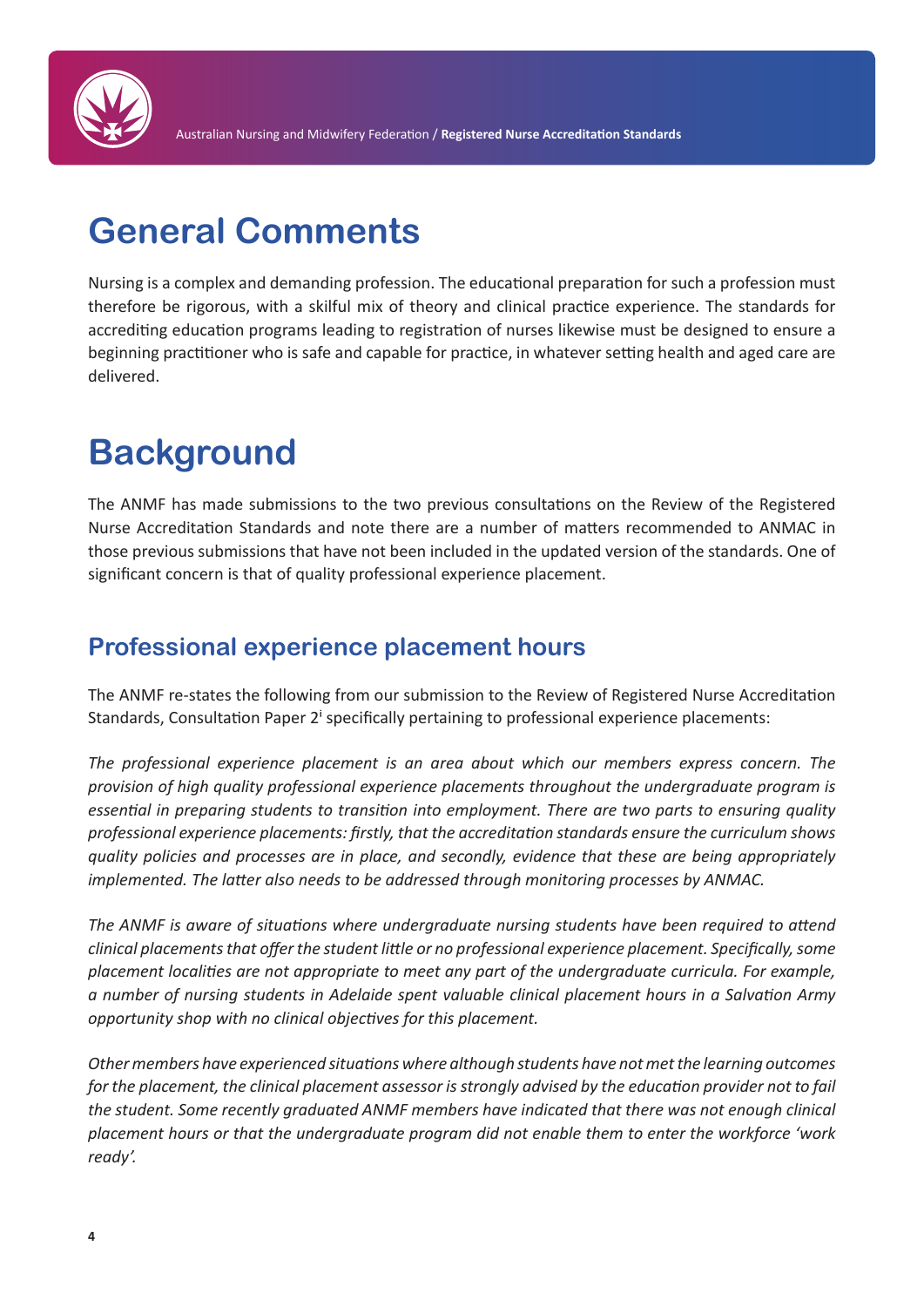

*Achieving quality professional experience placements is difficult. The ANMF acknowledges that the space education providers have to compete in to negotiate quality clinical placements is both onerous and complex, and is driven by a number of factorsii. This complex situation has been further compounded by the recent changes to university places, resulting in significant increases in student numbers, and therefore the number of student clinical placements required. Nonetheless, every undergraduate nursing student must achieve his or her learning objectives that align to the course content.* 

## **Theory to practice**

*A recent study completed in Australia recommended that appropriate sequencing of clinical experience in relation to theory, consistency of venue, and preparation for the health setting, were important in providing quality placements for studentsiii. The ANMF supports these findings. Students must be able to link the theory they are learning with the practical setting as well as feel a part of the context within which they are working. The communication interface between the health setting and the education provider, prior, during, and after student clinical placement, also has to be clear and comprehensive to enable links to be identified between theory and practice. This should include providing the health setting with the necessary information about the students attending clinical placement, their objectives for the placement, and all relevant paperwork.* 

#### **Service agreement**

*There is an increasing trend for health services to provide the clinical education support for students within their clinical settings at a charge to the education provider. Our members have expressed concern that at times this agreement has not necessarily been in the best interest of students. The ANMF contends the accreditation standards should require education providers and health services using this model to establish a contract that clearly states, inter alia, the model of clinical support being provided, the ratio of students to clinical educator, the minimum qualifications of the educator, and a clear process for conflict resolution and/or escalating concerns.* 

*The service agreements between education providers and clinical placement providers must articulate that students will be mentored and guided in their experience by a supervisory role undertaken by a registered nurse, including delegation and evaluation of care. The agreement also requires collaborative communication between the education providers and placement providers to promote continuity of the learning experience for the student.*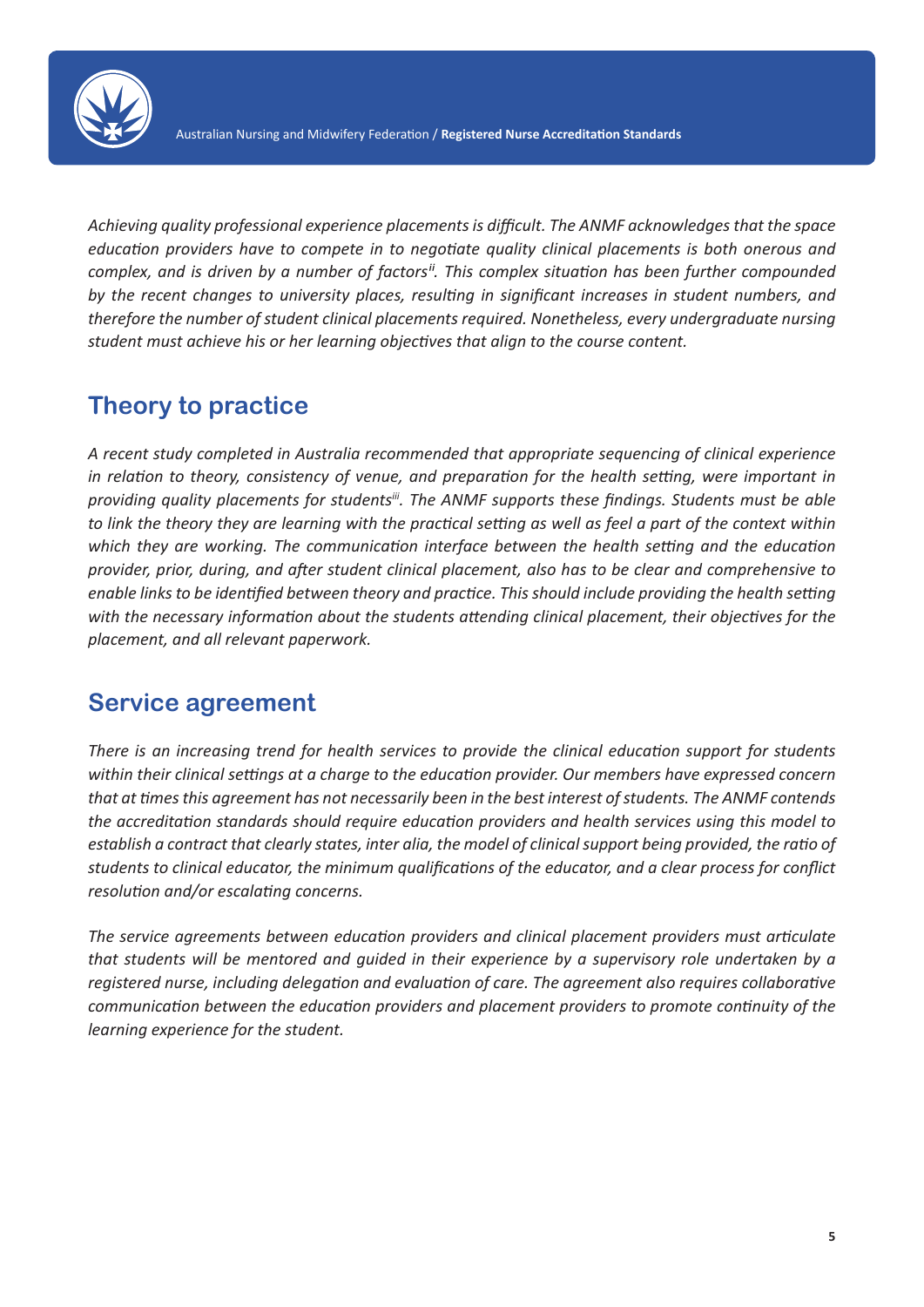

### **Clinical support**

*Effective clinical support is an essential element to a quality-learning environment. Undergraduate nursing students require timely clinical support from registered nurses who are equipped to support their learning and who are familiar with educational principles. Undergraduate students must therefore have access to preceptors, clinical support nurses and nurse educators. The accreditation standards must provide a framework for the education providers to ensure such clinical support is provided. Additionally, the accreditation standards must include measures for ensuring the clinical placement environment fosters a safe and positive learning culture, which is led by strong clinical leadership. A quality learning culture is demonstrated by ensuring learning is prioritised, and as part of that, undergraduate students are provided appropriate workloads and access to timely clinical support. Our members have expressed concern that at times there is no facilitator available to students.* 

*It is essential that clinical facilitators/preceptors or buddies are experienced registered nurses who understand the importance of reflective practice and are able to provide appropriate feedback. Some student members have expressed that they do not receive feedback in a timely and effective manner.* 

*Many of our members also report that when their facility receives students for clinical placement, the facilitation of that placement impacts upon the quality of care. Clinical nurses providing support are often not provided with the necessary provisions by the education provider, including the supernumerary staff required, to enable a positive learning experience for the students. The provision of clinical education support to students and nursing staff who are the 'buddy' or preceptor is a key requirement for an educationally meaningful placement.*

## **Staffing and skills mix**

*Another feature of a quality clinical learning environment, often overlooked, is the staffing and skills mix in the area where the student is completing their placement. There can often be haphazard provision of facilitators to support the students on placement.* 

ANMF members have provided examples where the registered nurse (clinical support staff or facilitator) who is responsible for supervision of student's on placement in a health service, is unable to provide quality support due to insufficient staff numbers in the clinical areas, or, to oversight students over a number of campuses. The number and timing of student placement may also present difficulties, especially if coinciding with commencement of new graduates or students from other professional disciplines. The best outcomes will be achieved when student and staff support is appropriately resourced.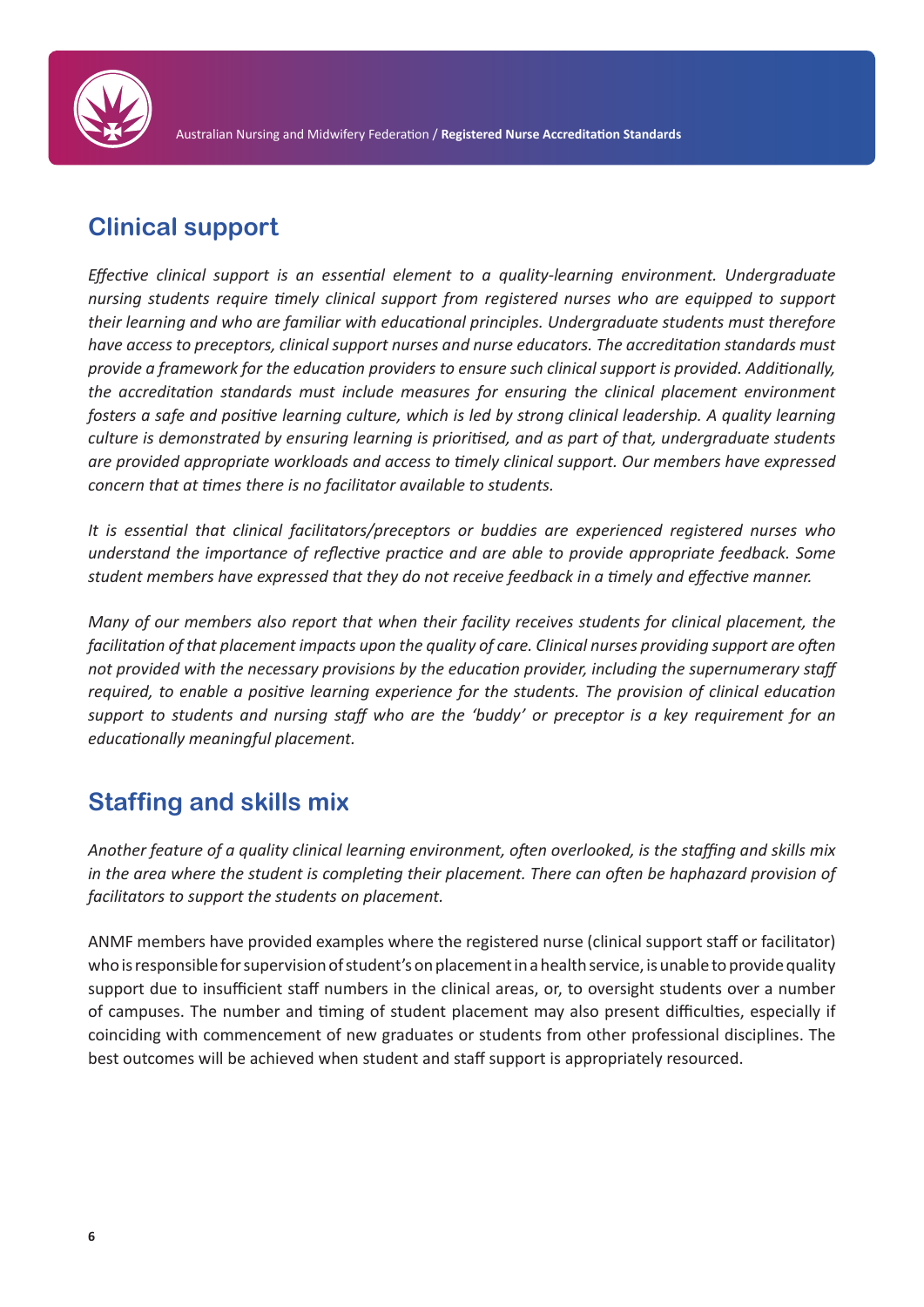

The accreditation standards must address the requirements for quality professional experience placements. As identified in our submission to the first and second ANMAC consultation papers, the ANMF supports the Best Practice Clinical Learning Environment Framework (BPCLEF) as a comprehensive, evidence-based framework. This framework could be effectively used as an established outcome based best practice principles document for professional experience placements.

Considering these concerns outlined above, the ANMF is disappointed that ANMAC has chosen not to test a solution with the profession in providing quality professional experience placement in this third consultation paper. Instead, ANMAC has chosen to wait for the outcomes of the *Review of Nursing Education 2019*. As the contracted regulator for nursing and midwifery education leading to registration, the ANMF strongly encourages ANMAC to be the leader in this area of expertise and provide an innovative solution for the complex issues facing the profession regarding quality professional experience placement.

The ANMF suggests that the solution to improving professional experience placement is twofold: to increase the minimum required hours and improve the quality of the placement. The following changes are essential in improving the student's experience of professional experience placements:

- The professional experience placement minimum hours is increased from 800 to at least 900 hours.
- Increased regulation is applied to all areas of professional experience placement including:
	- o the use of the Best Practice Clinical Learning Environment Framework (BPCLEF)<sup>iv</sup>. This framework could be effectively used as an established outcome based best practice principles document for professional experience placements;
	- o the accreditation standards needing to state clear expected minimum requirements for providing quality professional experience placement (as outlined in the submission below);
	- o consideration of accreditation of health service providers to conduct professional experience placement;
	- o conducting extensive monitoring on approved programs to ensure the professional experience placements are being conducted as per the approved curriculum.
- Conducting independent research to explore the issues of professional experience placement and provide future solutions.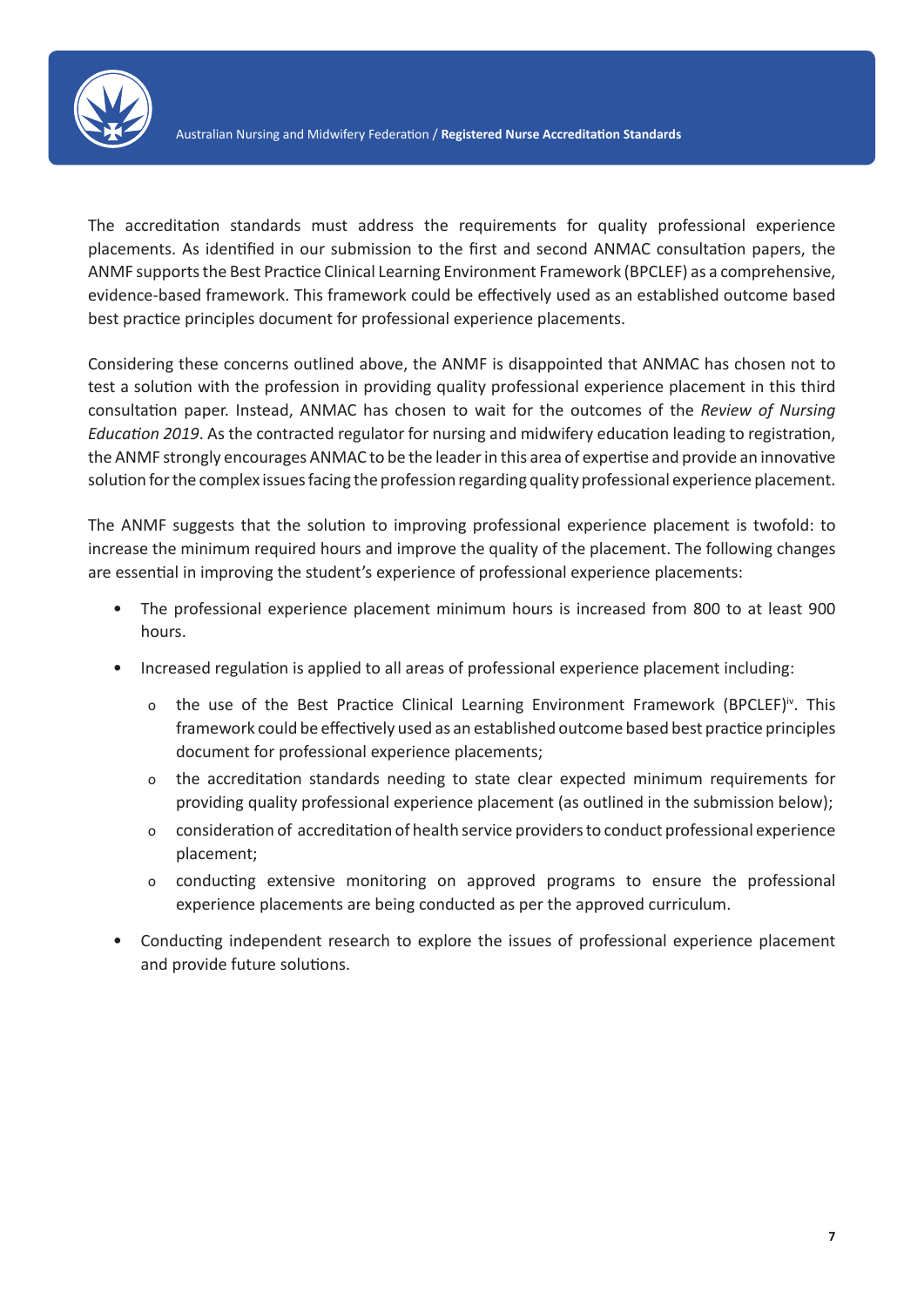

## **Proposed Registered Nurse Accreditation Standards**

#### **Standard 1: Safety of the public**

• The words 'before course commencement' should be added to 1.6 under point (b) to provide further clarity regarding the entry requirements for English language skills. Item 1.6 should state the following:

*1.6 Program admission requirements are fair, equitable and transparent. Before accepting an offer of enrolment applicants must:*

*a) meet the program's inherent requirements*

*b) provide evidence of meeting the NMBA's English language skills registration standard before course commencement.*

*c) be informed of NMBA registration requirements.*

• The order of standard 1 needs to be changed. 1.6 should swap with item 1.3 to provide a more logical order within the standard.

#### **Standard 2: Governance**

• In point 2.4, 'approved by ANMAC' should be added. The new 2.4 should state the following:

*2.4 All entry pathways for which students receive block credit or advanced standing (other than on an individual basis) are identified, approved by ANMAC and allow graduates to meet the Registered Nurse standards for practice.*

• In 2.5 the terms 'and aged' need to be added to item (e):

e) evidence-based developments in health **and aged care**.

• The ANMF also suggests the inclusion of standard 1.9 from the *2017 ANMAC Enrolled Nurse Accreditation Standards* be included in this section. This standard states the following:

**The education provider must provide evidence of governance arrangements between the education provider and health service providers to monitor students' learning and teaching when undertaking professional experience placement including, but not limited to, clinical teaching, supervision and assessment.**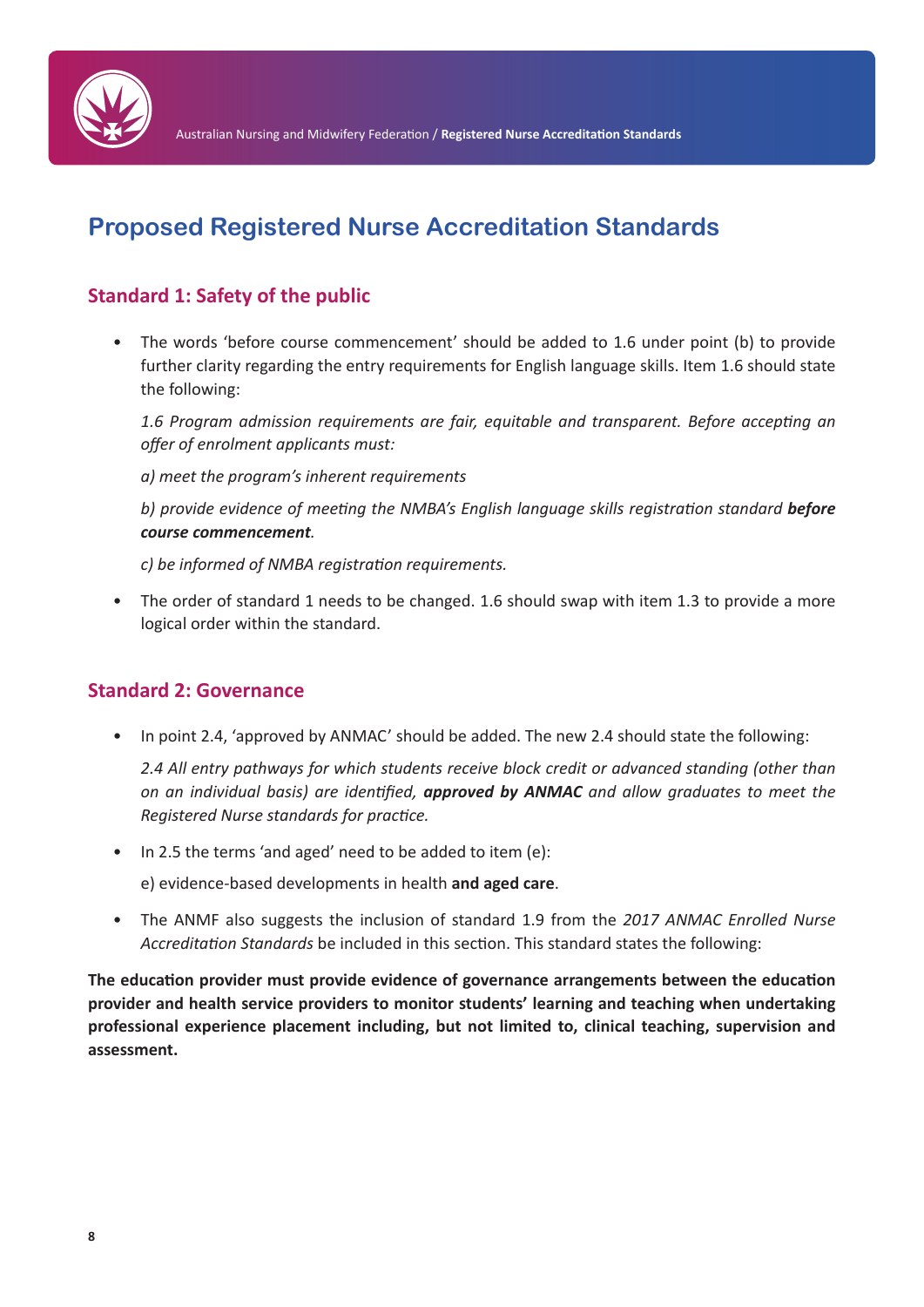

#### **Standard 3: Program of study**

• In point 3.7 'medicines' needs to be added:

*3.7 Program content and subject learning outcomes prepares students to supply medicines under a structured prescribing arrangement.* 

- As outlined previously in this submission, the ANMF suggests that the minimum professional experience placement hours should be increased to 900 hours. Further, considering the current concerns with professional experience placement, the ANMF recommend that these 900 hours are only completed within the Australian context. The new 3.10 (a) should state the following:
- *• 3.10 The program includes:*

*a) a minimum of 800 900 hours of professional experience placement, exclusive of simulation, and within the Australian context. and not exceeding 130 hours (one sixth) undertaken outside Australia*

*• In regard to 3.10 item (b), the ANMF suggests that it is not enough to only state contractual arrangements, further detail needs to be included in this item to provide clearer expectations of the arrangement for both the education provider and the health service. Item 3.10 (b) should state the following:*

*b) professional experience placements that are underpinned by contractual arrangements between education providers and placement providers. The contract outlines the model of support used, such as the Best Practice Clinical Learning Environment Framework that will be used to facilitate student learning and provide clear expectations for both the education provider and health service.* 

• Support needs to be deleted from point 3.11.

3.11 Program resources are sufficient to facilitate support student achievement of the Registered Nurse Standards for Practice, with attention to human, physical and financial resources supporting all teaching and learning environments, including simulated practice and professional experience placements.

• The ANMF suggests the following additional item is added as item 3.12:

**Theory taught outside of the Australian context cannot exceed the equivalent of a total of three months of the total program and must be equivalent in terms of subject and objectives, learning outcomes and assessment.**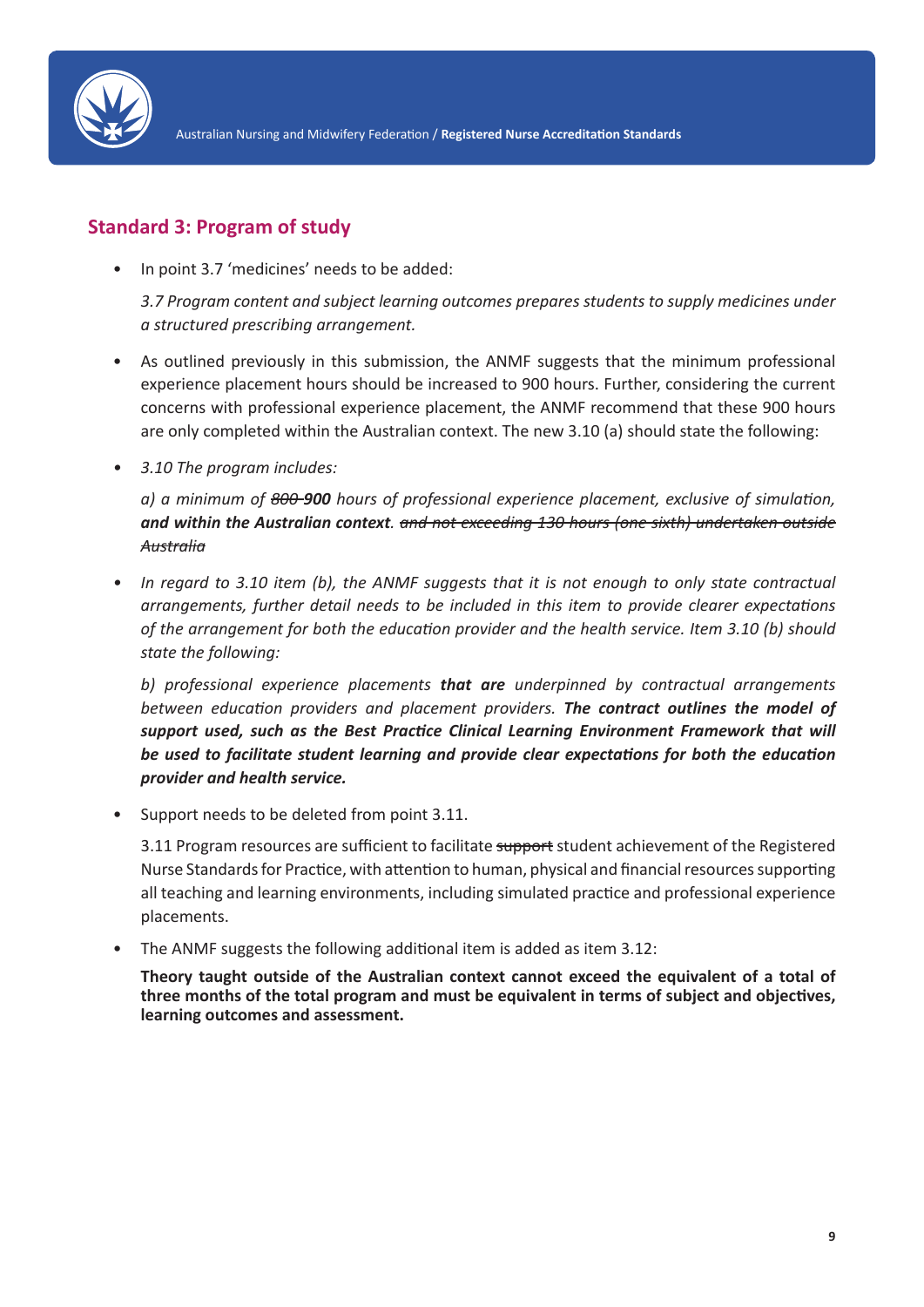

#### **Standard 4: Student experience**

• Criteria 3.9 is an essential criterion in the current Registered Nurse Accreditation Standards and it needs to be included in the next version of the standards. It states the following: *The program provider demonstrates extended professional practice experience towards the end of the program to consolidate the acquisition of competence and facilitate transition to practice. A summative assessment is made at this time against the Registered nurse standards for practice in the clinical setting.* 

This criterion must be retained and added as point 4.8.

## **Glossary**

The following changes need to be made to the definition of simulated learning:

*Simulated learning – refers to a variety of activities using patient simulators, including devices, trained persons, lifelike virtual environments, and role-playing. Simulated learning SBE experiences strengthen or mimic or replace real-life clinical situations. Simulated learning SBE aims to enable students to reason through a clinical problem and make decisions, without compromising patient wellbeing.*